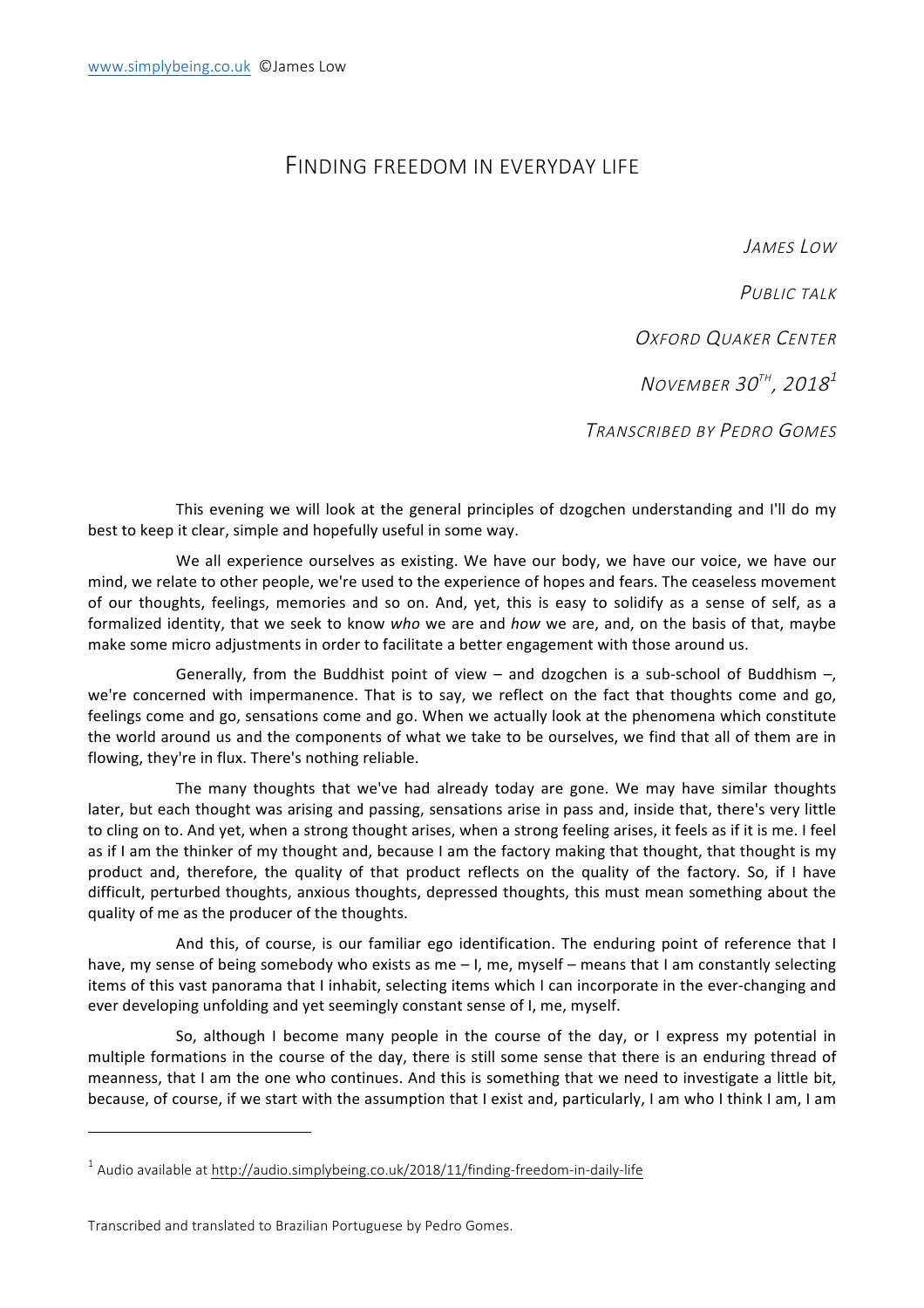who I say I am, or more problematically, I am who other people have told me I am, and we've internalized these messages and definitions, which, then, become limiting factors in our possibility of self-expression and more problematic, self-inquiry... because, if you start your life with an answer, if you start with a statement, with an assumption, the beginning point of my sense of self is that I am who I take myself to be and I take myself to be this, because this has been given to me, through family, statements, through the way teachers behave towards us, other children in school and so on.

And from the Buddhist point of view, of course, we have a whole stream of ingredients coming from *karma*. Karma is the patterning that rises when we exist, when... Karma operates because, for example, now I can see you, which is lovely... So, I see you, I see different faces. In response to the different faces, I have different qualities of energy, of feelings tone and that would lead me towards an intention, that I might feel drawn toward someone, or little bit hesitant about someone. So, my intention is forming dualistically, subject-to-object. I exist, the object exists. And on the basis of my intention, I bring it into operations – I'm friendly to one person, maybe not so friendly to another –, which unfolds as modifications of my posture, my gesture, my facial expression, tone of voice and so on. So, it not that I intend to give myself, my intention is to connect, but as I move towards the object or the other person, how they are, their presence in the world, influences my potential for manifesting. Because I might feel friendly towards you, but if you give me a blank stare, then, okay, back off a little bit. And so, there's an interpersonal pulsation which is going on all the time.

And yet I'm doing this, this is my conclusion. I am the doer of myself, I am the actor, the agent, the one who makes things happen. That's how I maintain my sense of being an individual, with a particular identity, and, yet, I didn't intent that my facial expression would change in that way, I didn't plan that my breathing would change in that way on encountering your face.

Something happens to me. You could say "you happen to me", but, more strangely, "I happen to me". I find myself being like this with you. So, I'm not doing me. Me is coming to me. There's a double move here, in which I appear to be the creator, but also the recipient of what is created. In fact, our self is always tilting on this cuss point of subject and object.

I am an object and the subject simultaneously and, when I look at you, primarily, I see you as objects in a sense that I don't know many of you. And so, I can't impute too much to you, but I interpret you according to certain templates that I already have. Attributions around age, gender, style of clothing, style of hair and so on. I start to construct an image of you and, then, I start to relate to you as I have taken you to be. So, the closer I get to you and get more information about you, the more I can build up my image of you, which means that I start to see you through the opacity of my own assumptions. Does that seem familiar?

Probably, when we meet someone for the first time, we have five minutes, or maybe even just one minute to see them, and then after that we build up an internal picture of who they are and, because I'm relying on the usefulness of my image of you, to predict something about you, I need to be very careful how much of you, as you actually are, I allow into my picture. So, in fact I, want to edit a lot of you out, so that I can hang on to the fact that I know who you are. So, it's a kind of profound stupidity and blindness in the maintenance of knowledge, whether it's knowledge of oneself or knowledge of other people.

Identity is based on a foreclosure. Before we enter into the field of phenomena, we're starting with an idea. An idea of self – this is how I am –, an idea of other people – what I like, what I don't like – and, of course, that's operating on somewhat subconscious level. That is to say, I'm not consciously in touch with the criteria that I'm using for selecting aspects of the environment in order to build up the picture.

So, I've got habit formations which confirm to me that I am who I am. These are reinforced by my selectivity in how I perceive you, but, of course, I trust my template. You are who I see you to be. I don't want you to disturb my template. "Hmm, these people are difficult, aren't they? They just... I don't know why they are the way they are. I know who they are!"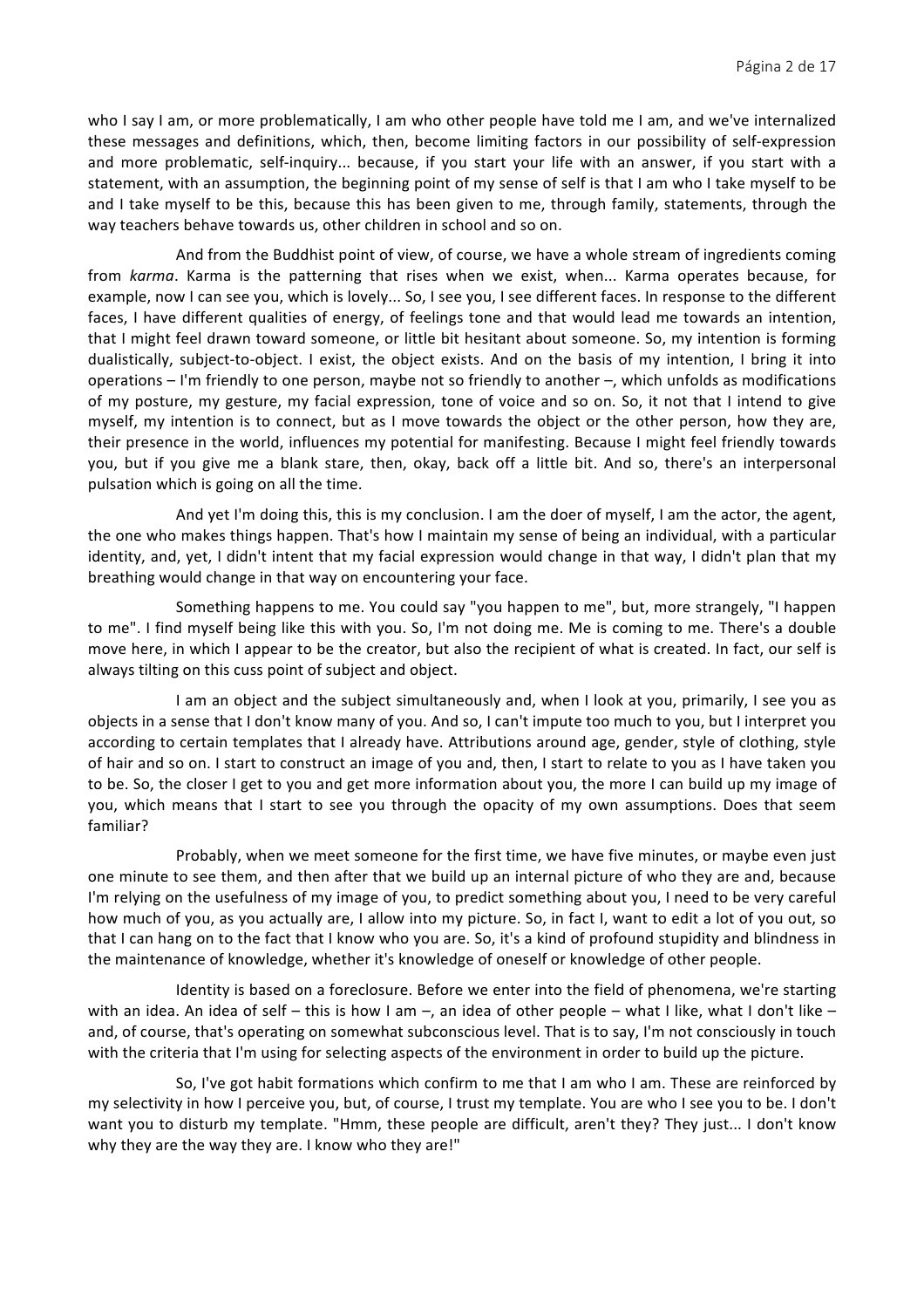So, actually, to open to the lived presence of another person is likely to disrupt the image of the map or the template that you have of them. This is why intimacy is actually very problematic. It's much easier to deal with people at some distance, because you can maintain them as imaginary figures in your own fantasy of the world.

This is a kind of sleep. Traditionally, in Buddhism, this is called stupidity, or opacity or mental dullness. In Tibetan, it is called *timuk*, which has the sense of something shadowy and dark and, of course, in the dark, if you're out in the dark night and there's no light at all, you're fumbling and stumbling, and you're trying to imagine what's there. Is it friendly? Is it dangerous? There's a kind of tentativeness, because we don't want to live in a tentative way. So the more strongly you can trust that the world is as you imagine it to be, you have the confidence to overcome your anxiety, which is probably a bit more honest, because it's telling you "I don't really know what is going on", but that is disturbing. So, let's just pretend that we're all competent and intelligent and we know what life's all about and we'll proceed in that way.

So, from the Buddhist point of view, this is how what it called samsara is maintained. Samsara has the notion of turning around again and again in states of existence, each of which is patterned according to certain kinds of assumption. And the most of our life is starting from assumptions. We think "oh, this is a man, this is a woman." So, on a very basic level, we think we know the difference between men and women. So, implicit in that, is the notion that I know what men are like, I know what women are like. Then, we look in our own personal experience and we haven't a clue. We're confused in the actuality of meeting a real woman or a real man, but, if we step back and we just stay with the idea, the idea is so simple. This is why it's very difficult to get close.

Phenomena are delinquent. They do not fit into our map. So, this is the basic choice. If we are concerned with some sort of awakening, or the freshness of awareness, or to be in touch with our energy as it unfolds, dialogically, in non-duality, then, we have to start to be a little bit softer in relation to our own assumptions and our predictions. Who is the one who is thinking? Who is the one who is feeling?

If we start with a question, then, this starts to be two things possible. One is that there's a space of inquiry, which means the possibility of actually looking and seeing, the senses come alive, we become receptive rather than projective, because, of course, when you know something, you project that knowledge onto the object in the belief that you are actually knowing what the object is. In fact, you're telling the object what it is, you're controlling your own impression of the object in order to maintain your illusion that you know what it is. And this creates a security, but a great deal of mental dullness.

Now, if we can open to the object and then allow it to show itself, then, we're more likely to be touched and moved. Something will happen, because, then, we can receive the object through different aspects of ourselves. Traditionally, we can think in terms of the chakras. Points of clarity in ourselves, or the energy, or the erotic relationship that we have most of the time with everything which is arising. "Eros" is not just about some kind of genital excitation, but it's a response of warmth interest or the absence of that warmth interest, which has a major impact on how we pursue our existence, whether it's about buying clothes or getting close to other people.

So, the more receptive we are, receiving and being in touch with what is experienced in that receptivity, the strong positioning that "I know who I am" and "I know what I like" and "I know what I don't like" starts to dissolve. We don't know. Not knowing may be more of a blessing than knowing, because knowledge, cognitive knowledge, which is subject-onto-object knowledge or subject-onto- self-as-object knowledge, knowing something about something is always starting from the assumption: there is a knower and there is something that can be known about.

What do we do when we know something? We compose it, we take our impression and our interpretation and we melt the two together and that forms our knowledge. So, we're in a room, which has an unusually shaped ceiling. So, if you have look up and say "wow, that's interesting, that's unusual." It's unusual, because we're used to particular kinds of ceiling. So, through comparing and contrasting, through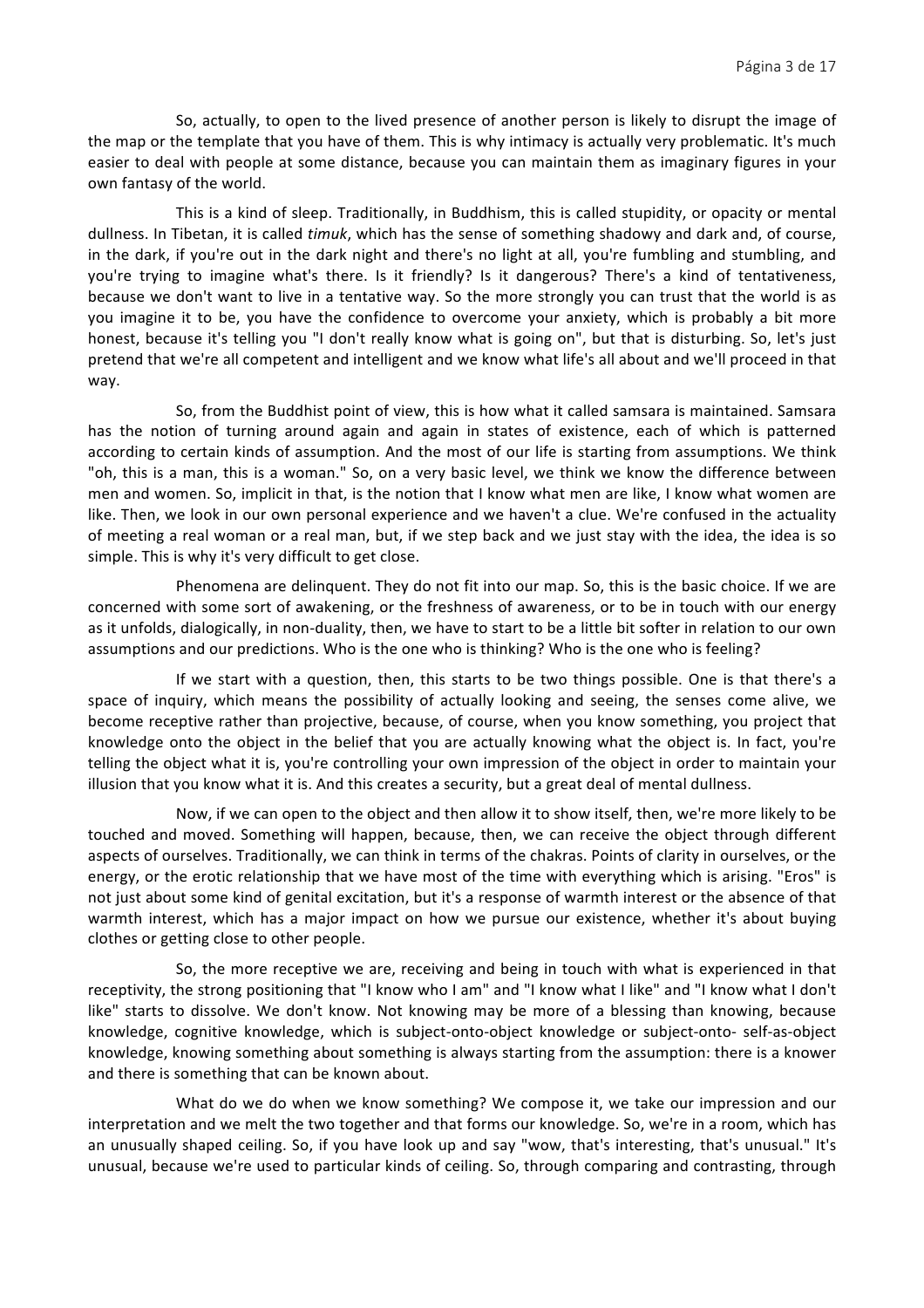holding our sense of the familiar and what we actually perceive, we can rapidly come to the conclusion "the ceiling is unusual".

- Where does that take us? Not very far...
- But now I know something about the room. I'm in kinda here!

Okay. Why would he do this? Who knows? So, expectation, predictive knowledge, meets a contradiction, which could be a little bit shimmery, a little bit "ooh! what is that?", but, rapidly, "Oh, this kind of a ceiling is different from what is familiar", and, therefore, the basic contradiction of friction between my assumptive starting point and the new phenomena which are arriving can get smoothed over, that we rapidly come to know. "Oh, I know that. oh, I know that."

You can see that with kids in the playground. Somebody says something quite surprising and the other "oh, I knew that! I knew that", because it is so important not to be exposed to somebody who doesn't know and most of our sense of self, our identity, is compounded from myriad forms, many moments of experience, into composite formations. Composite essentially means artificial. They are constructed, they are not intrinsic, they are not innate. They arise due to causes and conditions and, when the patterning of causes and conditions moves, the structure shifts. We're actually on sinking sand. We build our house on sand. There's nothing reliable.

And we see this very much with Brexit now. There's a whole confusion about what it means to be British. Who is truly British? Who should be entitled to have a passport? Who should be entitled to have identity? Should Britain stand alone against the world? Is Britain part of Europe? You have a maelstrom of thoughts interpretations. Fears of history, fears of geography, fears about the economy, fears about racial identity and so on.

And inside this constant movement of factors, all kinds of emotions arise, because people want to have certainty. "What shall we do? What shall we do?" Well, there is clearly a lot of things that you could do in relation to Brexit, but it's going to be presented as only two things: either you leave according to the government's plan or you totally fuck up.

So, you don't really have much of a choice and that's of course how we stabilize our ignorance and turn it into pseudo wisdom. We pretend that the world is simpler in order to make ourselves feel potent, but it's not like that. The world is extremely complex, it is not complicated. The complex appears complicated when you try to sort it out by cognition, by a rational thought, by joining the dots and making a new pattern, but complexity is actually simplicity, if you open to receive it.

So, you've got some nice parks. You go out in the park, there are many different trees. Even at this time of the year, when the leaves are down, you have the branches, thick branches, thin branches, little twig that's at the edge, there is so much to see in one tree. If you were to try to draw it precisely, it would take a very long time, but you, through your eyes, receive that tree, all the rich complexity. You look out at a field of grass, the wind's blowing across it, it's shimmering, millions and millions of moments are given to you in one moment. You receive the whole shebang. You get it all at once, in its complexity, as long as you don't think about it. But, once you try to work out why the grass there is moving more than the grass there, you've got compare and contrast, you've turned this patterning of movement into a thing, which that can, then, be held in relation to another kind of thing and, then, you've got a problem.

If you're working in the university, you could try to get the research grant and go out and fill the grass and take it to the laboratory and dry it and test it in all sorts of ways, to try to show and to establish a definitive reason for different movements of grass according to the same wind conditions. Why would you do that? Because you want to put food in your mouth. It's not intrinsically interesting at all. It becomes interesting when you devote years of your life to botany, because you put more and more blinkers on to yourself and you polished plants until they shine, you look at stones and think "Oh, that's the geology department, but plants, they are good."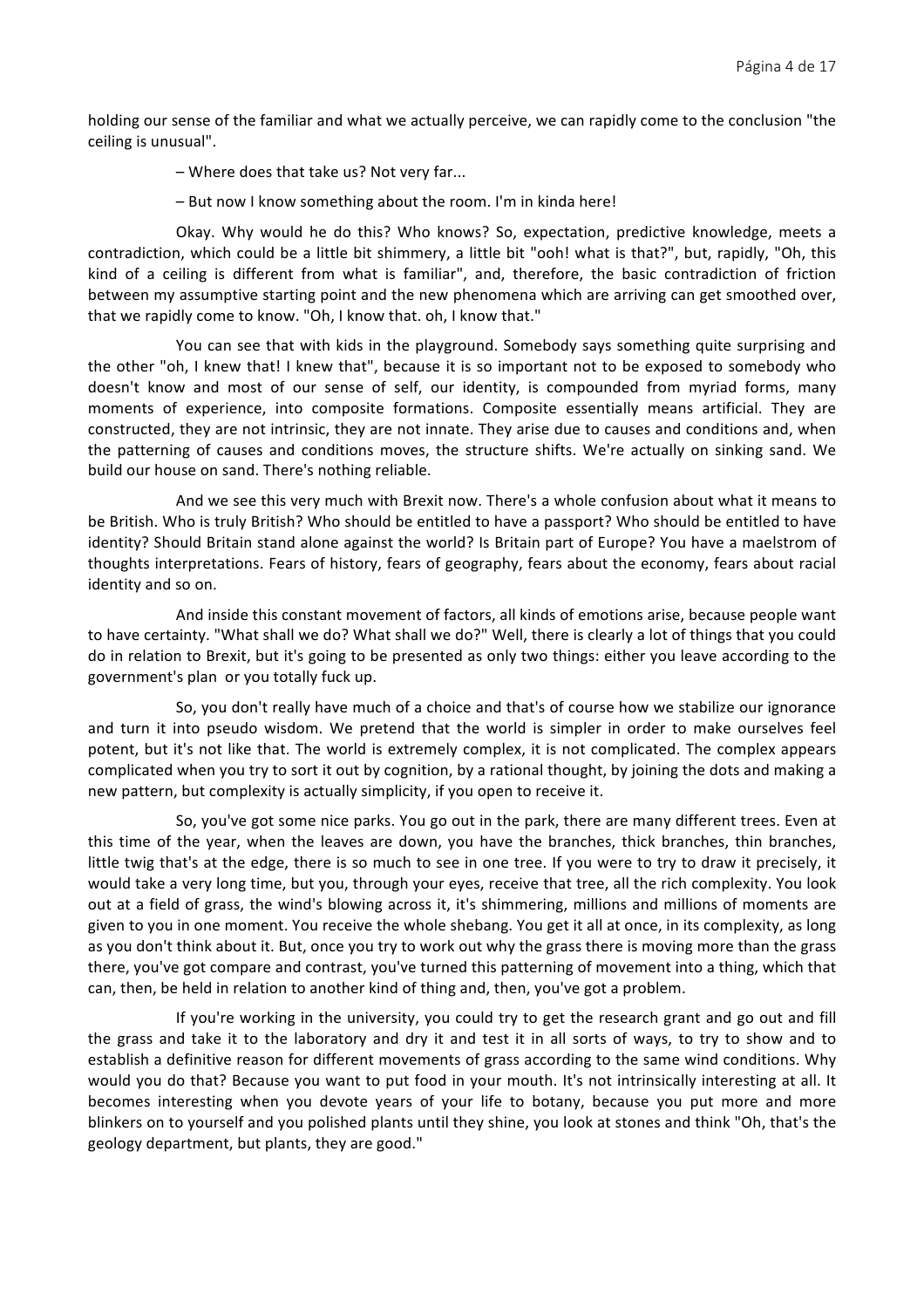So, in that way, your selective attention makes something's foreground bright and interesting and others recede into the background. This is the problem of interpretation, because it has to be selective, because there's always too much going on to compute, to comprehend, to apprehend, to take hold off. Everything is given, but we want to take hold of it, because we want to know...

- $-$  What is it?
- Well, it is what it is.
- $-$  Yes, but what it is?
- I don't know. It's just life.

Well, that wouldn't take you very far. You couldn't get one GCSE on that basis. You have to be able to say something. You have to learn to pretend that you're intelligent and you know what's what. And the more you know how things are, that is to say, how they should be described, named and weighed and put into categories of organization, the more you're seen as a competent person.

So, from the meditative strands of Buddhist practice, this is seen as a great delusion. This is the seduction of the world. That by abstracting selected items from the immediacy of the phenomenological field and privileging these items and giving them a particular valance, you position yourself in the world as someone drawn to this and shying away from that. So, you become partial and your partiality – which as it extends through time becomes that bias and a selective attention  $-$  becomes the very way that you stabilize yourself.

So, I become more like me, when I see less of the world. And of course, I'm in the world, so, when I see less of me... So, it's like in therapy, we talk a lot about the shadow, that is to say the aspects of myself which I can't see, because I'm maintaining an image of myself.

So just as if you have a sculpture and it's in the garden at night. If you've only got one lamp illuminating it, certain features will shine forth and others will be hidden. So, the more you fix the line of your attitude and your intention towards the world you encounter, some factors become more obvious to you – seem to register more and, so, you respond more to them – and others are less available.

So, of course, we're drawn to the things which seem to make sense to us. Not just because the object *per se* seems to be fascinating and intriguing, but because it's confirming that I exist, that I have a life, that I am me and not you, that you do things I don't do and, actually, the fact that you do things that I don't do is very lovely for me, because it confirms that I'm not you, because it's bad enough to me to look after me, but if I was like you as well and try to work out why you do what you do, that's very hard.

As a psychotherapist, I do that for a living. Not a bad-to-be-paid kind of work to have, trying to work out are people were up to. Generally, after many years in the trade, I'd have to say I'm usually unsuccessful, because people are always more than your interpretation or your conclusion or your set of assumptions. Life is more.

So, the function of a meditative approach to life is to allow more receptivity without being overwhelmed.

Now, I've got a cup here and the cup has some water in it. So, when we look at the cup, we see that it has a certain capacity, it can accept a certain volume of liquid into it. You couldn't take a whole liter all at once, it's too small, that it's obviously too small for that, because it's a cup.

Now, this room has more capacity. We have quite a lot of people here. So, we're filling some capacity, but, above us, between our heads and the ceiling, there's a lot of space, but we can't really get people up there. So, there's a lot of – as it were – dead space and, if you go outside, there's a big amount of space. The sky and the stars and all this *wha, hoo!* You could put a lot in the sky. But you can't put so much in the room, you can't put so much in the cup and you can't put so much in yourself.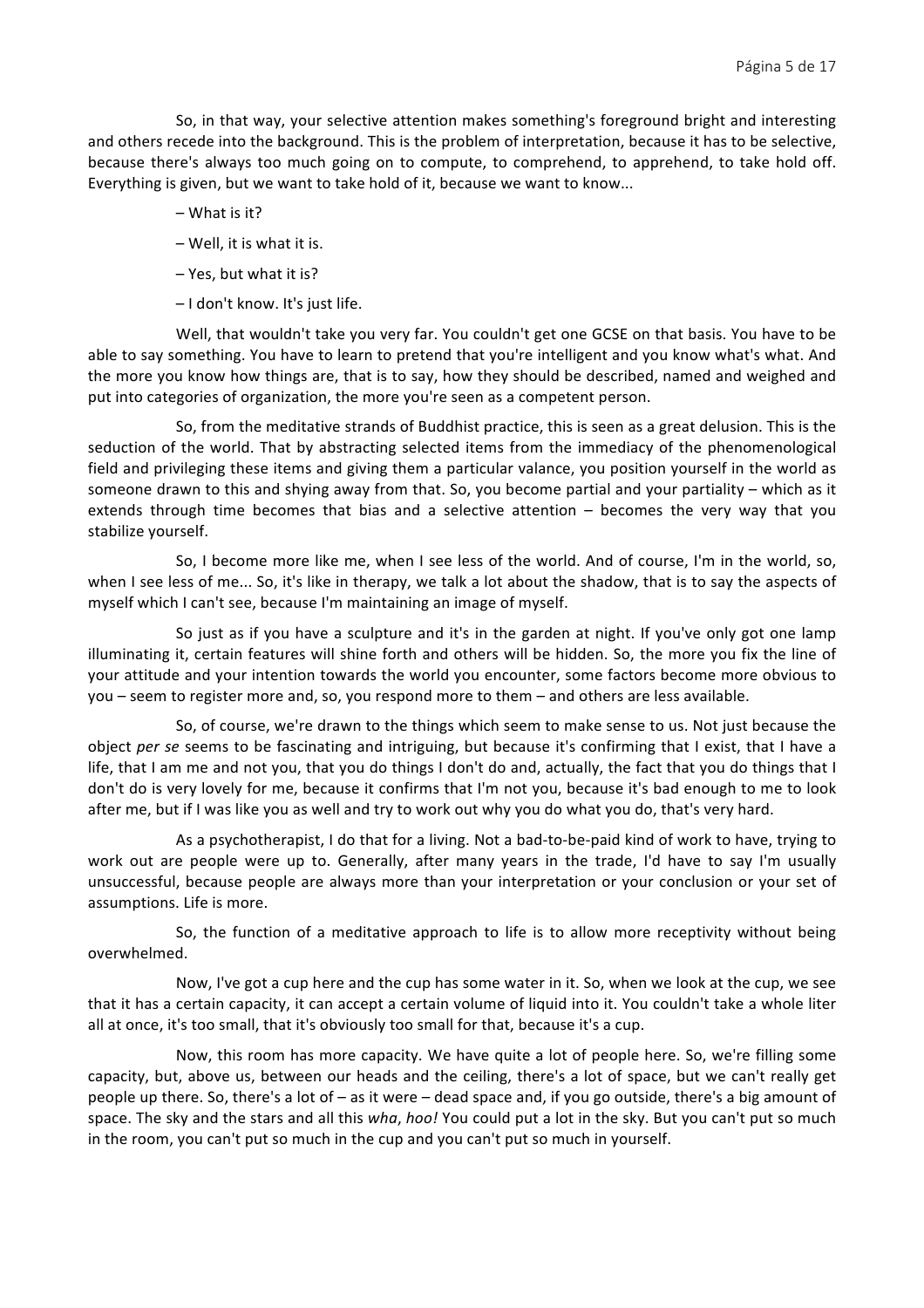So, the more you define yourself, the more you know who you are, you define your capacity and, therefore, we start to feel overwhelmed. "I don't like. That that doesn't feel right to me." So, something is arising and it's being evaluated. Evaluated in terms of my senses, of my capacity, but we know that, if we go outside and we're relaxed and open, all the trees arrive at once. We see the clouds scudding across the sky. Vast vistas are my experience and I'm not overwhelmed. I may be intrigued, I may be energized, I may be amazed and dazzled, I may become speechless, thoughtless, just in wonder, and I'm still here, breathing in and out, alive. I haven't been diminished or destroyed.

So, that is a very, very important beginning point for thinking about meditation. How is it that, sometimes, I seem to have access to infinity or to that which is beyond limitation and, other times, I find myself very, very small, with an extremely diminished capacity, in which "I've had it up to here. I've had enough. Back off! Leave me alone! I don't want to hear it from you! I've had it."? "It just feels too much, too much for me", but, half an hour later, you say "Oh, I feel a bit better now. It's when, you know, when I come home from work and you start talking at me... I can't bear it! Just even half an hour. Oh, that feels better."

So, we can see that in ourselves, that we are like an accordion, opening and closing, less capacity, more capacity, less capacity, more capacity. So, capacity is an energetic formation, which we misidentify as being the truth of myself. It is, if you like, situationally, the truth of myself in this moment. If you were writing, it would be "myself-in-this-moment". That would be a kind of:

- Oh, it's all there, but this is too much. You know what I'm like. Why do you always do this? It is really not fair. How long have we been together? And you always say the same thing to me.

What is this? People fight like this, they quarrel:

 $-$  I want you to understand that I can't do this. Five minutes with your mother is enough for me. You can talk with her for five hours, but five minutes for me, enough!

But it's not always true. Sometimes, it's easy. So, I've got an idea of my capacity in relation to that person, but it's not the truth of the actuality of the emergence of the phenomenological field. That is to say:

– Sometimes, she seems quite interesting and sometimes just "shut ut! go away! why are you here?"

I'm sure we all have this kind of experience.

So, we have a fluctuating capacity and, yet, on the basis of bad moments, we can try to just cut a very sharp line that defines:

- This is too much. I'm not putting up with this. How dare you do that to me.

As if I'm being invaded and overwhelmed and undermined, because to be overwhelmed means that the other or the outer takes over the inner and the sense of self that I'm trying to maintain, although I'm operating through my senses all the time and I can't govern what's going to come through my eyes or ears or proprioception in the body, I mean, this fluid moving world experience, but I think "oh that's enough." That's enough because, as I start to feel it's too much, I tense up. And, as I tense up, I shrink in. And, when I shrink in, I'm gonna have less capacity.

So, this is the central point for us in our human existence. It feels healthy to protect myself, that, if I can withdraw, tense, edit and, if possible, try to control the object, then, I shall maintain some arena of individual freedom in which I can move this way and move that way. If I can't do that, if I'm at the mercy of what happens, then, it appears that I am being acted on. I am the object. Now, you have become the subject and "you are doing this to me and I don't like it".

So, of course, you have unpleasant sensations arising, which you are the cause of and I'm being limited by this arising sensation and it appears to be the totality of my existence. And, then, it's gone, because something else happens. You smile, you go make a cup of tea, the mood changes and I relax a little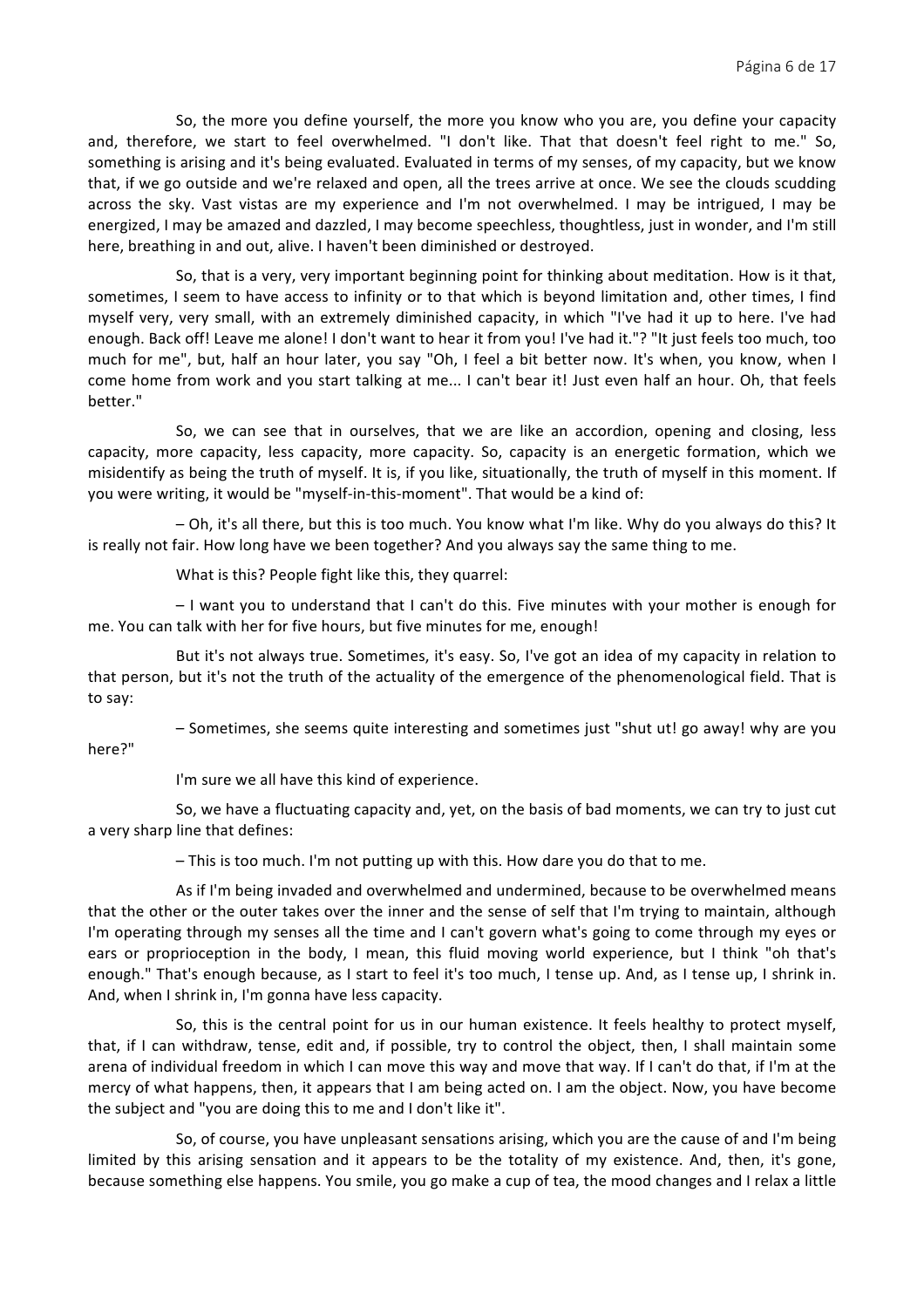bit and it's not so bad. It was horrible and it's not so bad. Like a wave rising and going down. Something expanding and then contracting. But, in each stage, I'm wanting to define myself: "This is me, this is how I am, don't push it, boy. Just careful." So, there, we can see how much we're drawn into the fantasy of control. If only I had more power to control circumstances, I would be a happier person.

Now, as we know, some babies are very peaceful, sleep easily, drink their milk, can have a little doze and other babies are very, very hard to settle and extremely difficult for a mom with a small baby that cries a lot in the night and can't settle, because, of course, in a sense, is nothing much that the mom can do, she's got to be there with this disturbed young ball of energy. And that, sometimes, leads into revenge attacks on the baby, "because the baby's getting to me. Why don't you shut up?" We know that parents shout at small babies. "Why don't you shut up?" This may well be parents who generally love the baby, but they come to a point where they just can't take it anymore. "I've had enough!"

So, this question of capacity is really vital for ordinary mental health. But, if I am a person in a world of others, other people, who expand and contract in rhythms, I can't predict. Then, I'm constantly trying to work out how much of you can I tolerate at this moment. So, we go forward to get bit more and go back to get a bit less. And, when you're a baby, you don't really have much capacity to do that. You're at the mercy of what's arising inside.

So, as an adult, we can see my independence, my freedom to be myself arises, because I can modulate the impact of the environment on myself. And I can learn to modulate the ways in which I express myself out into the environment.

"I learned that if I'm very rude to people, they will get upset and, when they're upset, they'll reject me and I don't like to be rejected, so, either I continue to say what I want to say, or I learn to cook it a little bit, put some honey on it, or maybe just repress it, retroflex it altogether, because I am a social creature and I need to survive in the world with other social creatures.

So, let's try to link this to meditation and to the understanding of the nature of the mind. What I've been talking about so far is a sense of being a self, being a person who has a mind. "In my mind, it occurs to me that..." All sorts of things are arising in our minds. As we are here together in this room, each having their own experience – emotions, memories, thoughts, plans and so on – arising and passing in the mind, the flow of experience. We know that this is happening. Who is it happening to? To me. This is a conclusion; this is something to be learnt.

When you're a small child, people keep telling you are the one who is making a lot of noise; you are the one who keeps throwing your food on the floor; you are the one who pees in the bed. So, you get the sense that you are an agent, that you are the one who does whatever it is you are taken to be, and you have to learn to manage this quite complex mélange of arising factors. We manage ourselves through learning to move our energy in particular ways, expressions, expressing, expanding, restricting and so on.

- $-$  Who is doing that?
- $-$  I am doing that.
- But who is this "I"?

"I" is a sign, is a linguistic signifier, that seems to indicate something reliable and knowable, but, when we look for ourselves, what do we find? Because I can be happy and then I can be sad, I can be warm, I can be cold, I can be hungry, I can be satisfied. "I" is an empty signifier. "I" have no content of its own. That's why it's so useful. Anything can be put into "I". "I love you. I hate you. I want to kill you. I want to kiss you." All kind of thoughts and feelings can arise and we can feel them. We may say them or you might just feel them, because they seem to be part of who we are, in that moment, but they are discontinuous.

So, "I" only works because it is empty. So, it's like a theater stage. If the props were nailed and superglued onto the stage, the value of the stage would be reduced, unless it's a play that's going to run for many, many years. Because the props have to be put up and, then, taken down, they need to be safe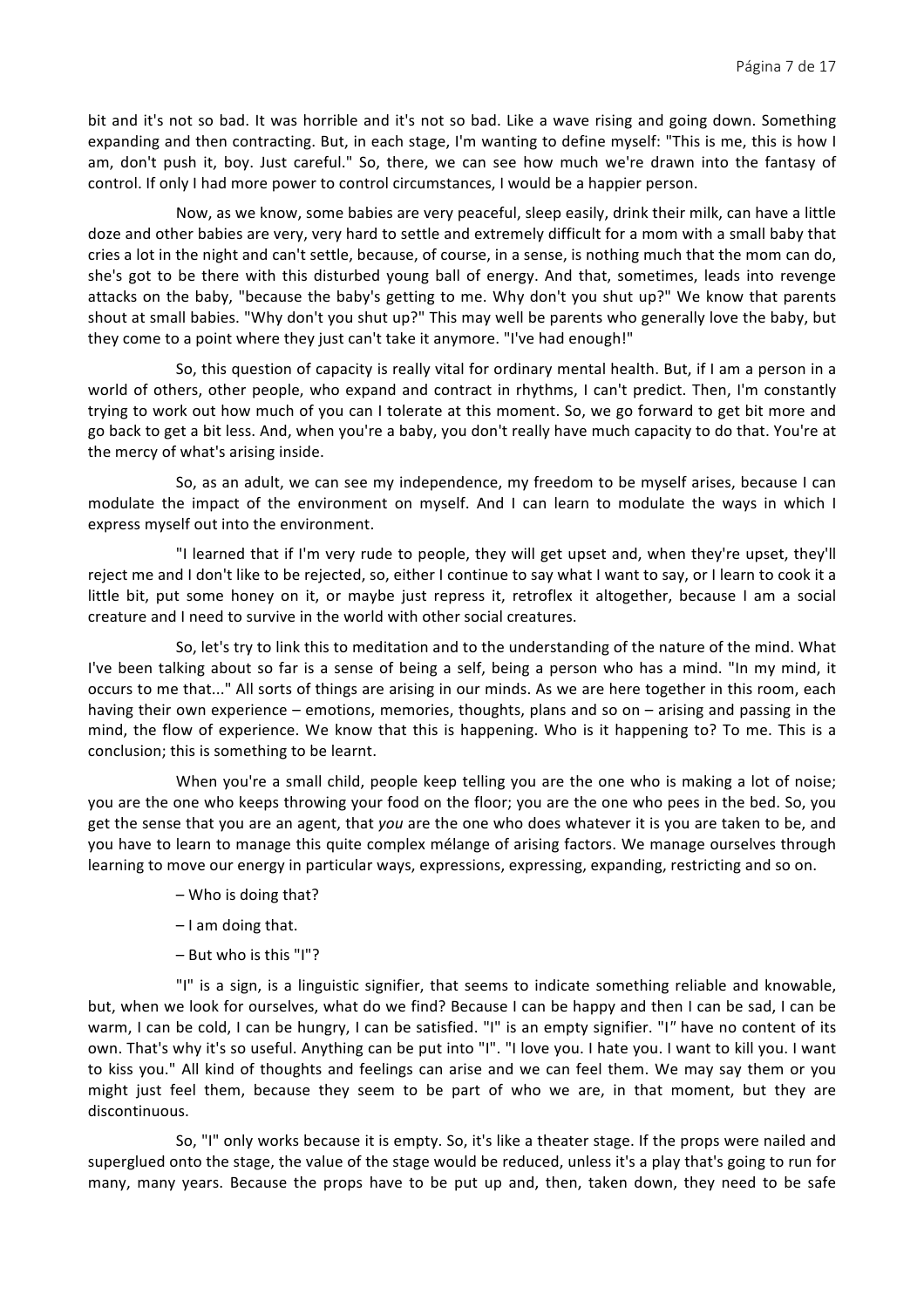enough that you can move around them, but they are not fixed features, they are temporary features, just as the movement of the actors on stage and the words they have said are part of the unfolding drama that you go to the theater to see. It is the emptiness of the stage that is the potential of the theater. If the stage was already pre-occupied, it would be very difficult to stage something fresh and new, because your eye will be caught by... say there's a backdrop of a mountain scene and the play is about two people trapped in a bedsit who hate each other, that would be rather disconcerting.

So, the more furniture you have in your mind, the more overdetermined the kind of drama you're likely to respond to is. Does that make sense?

So, this is when we look at our neurotic structures of energetic patterns, how *chi* operates in our body, or *prana* operates the *nadis*, the pathways and the knots and the limitations that create these habitual vibrations, which are the determinants of repetition compulsion. And, because we've been raised in families with value systems, a lot of that furniture is actually values, it's means, it's beliefs, which we adhere to. Maybe democracy, or a liberal attitude, or religious attitude, or politeness, or whatever, and, when a challenging situation arises, it feels to us that it shouldn't be like that. "Of course, it's obvious it shouldn't be like that."

And we can say that with some confidence, because my value system has been activated by the behavior of these people.

– How could they do that? How could they say that? How's that possible?

- Clearly, it's possible, because they have different furniture in their head. They don't share my values.

That is to say that the organizing factors of our existence are mental, they are mental phenomena, they are primarily beliefs, ideas, cognitions, which appear to be true and valid and especially valid under all circumstances.

So, inside this maze, this labyrinth of factors, which seem to confirm the continuity of my sense of self, how will I get an open vista? If you've ever been in a maze or labyrinth situation, you see there all these pathways and these high hedges are up and you can't see over. You're trying to remember which one you came from and where you're going to go. And that is without lights, we look in the past and we think:

- Shit! What was that all about? Seemed a good idea at the time. I don't have a clue why I did that. And now I'm here, where should I go? Oh, I am going that way. Why am I going this way? I don't know. I just thought I maybe should do that.

We are all that sea], drifting around. We are like even worse than seaweed? At least, the seaweed doesn't try to lock itself into a rock. But we're just... ahh, like leaves in the autumn wind. Yet, with this over-determined story that "I am the master of the ship", "I am the maker of my life story", "I am myself", "I want to be authentic and true to myself".

So, these constructions are quite problematic. They lead us into a notion of ourselves, which is over-determined. So, how would I get the open space within which the factors of my existence can take on their proper shape and the function, which is non-exclusive, non-limiting for my capacity to receive all that, is arising?

In the Buddhist tradition, they talk a lot about a *path*. Generally speaking, in the more dualistic systems, dualistic simply means *here*, as I am using the term just now, that there is a difference between now and yesterday and now and tomorrow, or between here and there. I go from here to there. I go from darkness into light. I go from limitation into more clarity. There is somewhere to get to, somewhere that will be different from here and that will be better than here, according to my idea, anyway. So, there is usually just another formal idea. It's not intrinsically different, it has the same kind of structure.

So, there are many teachings about the stages of the path and the different kinds of purification that you have to undertake in order to develop your capacity to increase loving kindness, to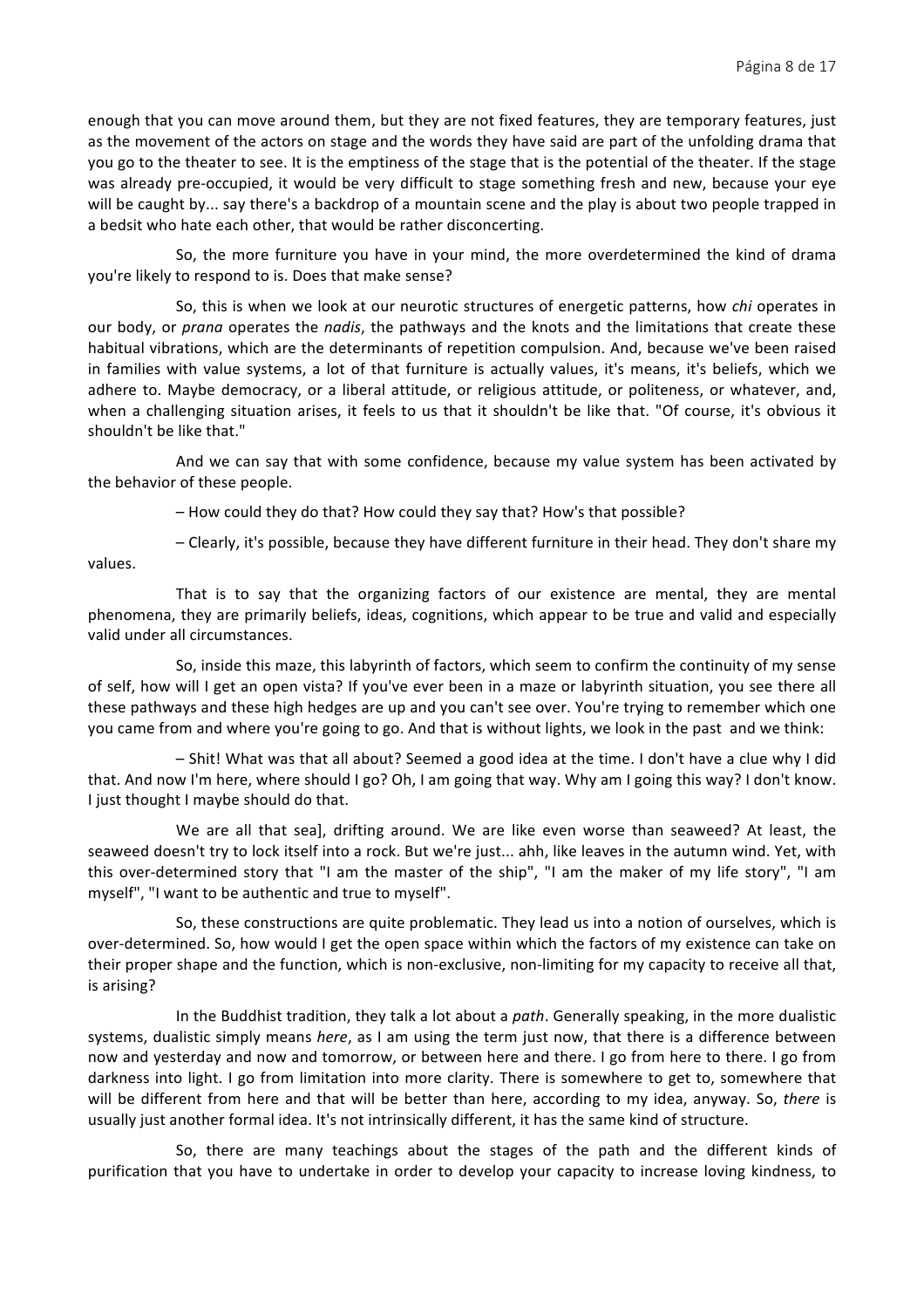increase generosity, patience and standard virtues and diminish reactivity, selfishness, murderous intention and so on.

All these paths start from the assumption that we somehow know who we are and we know what we should be about. "I want to be a better person". That assumes that I've got some idea of what a person is. So, we're starting moving the furniture on the Titanic. "If I've got a better pattern of this, that will be good. That would be really nice." The ship is sinking, we're going to die. We don't know when we're gonna die, but we're all going to die.

 $-$  Oh, who am I?

– Well, I'm this pattern. I used to be that pattern, but now I am this pattern. And I hope you to be that pattern, because that's a very nice pattern.

But, when the ship goes under the water, all the deckchairs are washed off; all the patterns vanish.

So, what was that all about? What was that for? From the dzogchen point of view, you are starting from the wrong place, you are starting from yourself. As if you knew where you were, you knew what was wrong with you, you knew what you have to develop.

Dzogchen starts with the idea of a ground, or a base, or a source. That there is an openness, a space, out of which  $-$  but also within which  $-$  there is an effulgence, a radiance, a display, a clarity. It doesn't go from here to there. It displays itself within itself, because you don't have a space and, then, a boundary and, then, another kind of space and another kind of space. The space has no limit. It's an infinite spaciousness. And this is the ground of our being, which is our being, each of us, we have this.

This is how we are able to be out in a storm, seeing all the trees moving, the seagulls rising and falling, everything, everything, everything... What an infinity of perception coming to us! You couldn't get that into a small pot. We can see "Wow! My mind is much bigger than I think it is", because, when I think what my mind is, I shrink it, in order to know it, in order to be me. So, being me is not good for my mind. Being me blinds me to who I am. So, the ground is infinite.

There are many different meditations that we can do, which are patterns of being open to how things are, allowing the display, or the unfolding, or the revelation of how it is and this direct how-it-is-ness, when we stay with it, is not what we might have imagined, or believed, or thought. We don't know how to interpret it. It is beyond thought, beyond appropriation, conceptualization and, yet, it is undeniably present. Our presence, the lucidity of the mind itself is not a thing and, in this lucidity, we see the movements of shapes, forms, patterns, ever-changing. Some of these patterns feel like me or I take to be me, some of these patterns I take to be you, but they arise together.

We're in this room together, we can all look around, we see different people. The people in this room are your experience. You are in your body. This feels like me. I am the one who is here, but I'm here with you, because you are my experience. I experience my body, but I experience you. Unless you're deeply asleep, you are in a field of experience, which you can cut down in middle and say "subject", "object", "self", "other". But, in its immediacy, in how it shows itself, there is no difference.

So, I can feel my feet on the ground, I can feel my lungs, a little bit of pressure as I breathe, and I see your different shapes and colors. I experience you, I experience me. This is the field of experience. When I experience you, I experience light. What I see is light. What I interpret is man, woman, young, old. I experience green t-shirt, gray t-shirt. That's what I tell myself about what I see. A story *about*. What is the immediacy? It is inexpressible. When we just stay with the color, we just stay with the shape of someone's face, their eyes, the shading, "what's that?"

There is nothing to be done with it. We receive it and is enough. Satisfaction, ceaseless satisfaction, moment by moment.

 $-$  But what does it all mean?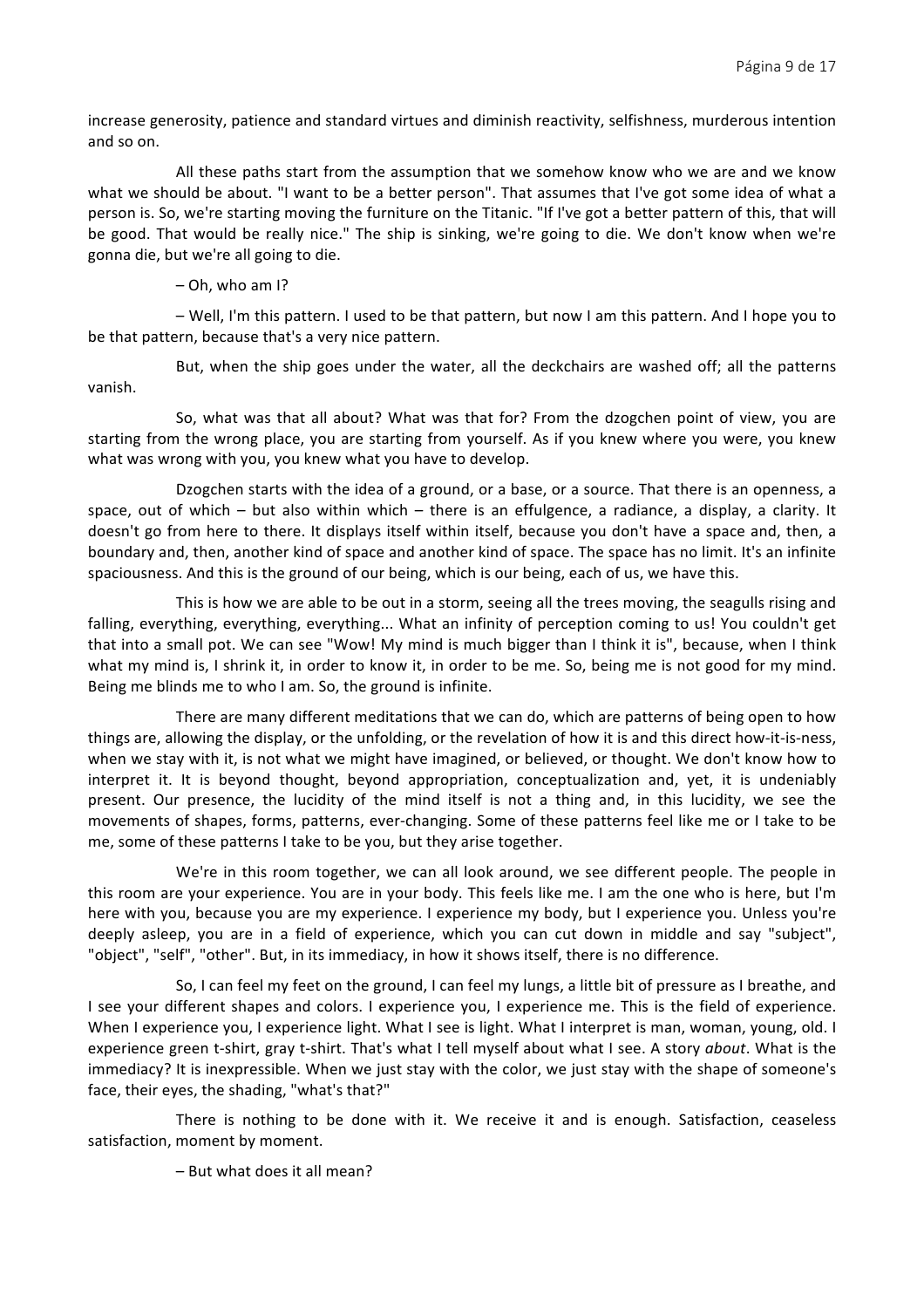This is where we get stupid. "What does it mean?" It means whatever you want it to mean. Because the world is open, you can put any meaning you like on anything. Tonight, in Oxford, there are people going around, trying to get money, so they can stick a needle in their arm. Not everybody wants to do that, but some people desperately want to do it. And they'll steal from you and push you over, because they feel the most important thing is to get some powder, cook it up, stick it in a syringe and bang it in their arm.

That's interesting, isn't it? How could that happen? There are some other people, out having a meal, and, when they go home, the first thing they do is go to the toilet and puke it up.

- Fucking hell! Why would you do that? You've just spend twenty quid stuffing yourself in order to puke.

But it feels very important to the person. These are standardized behaviours. That's how the world appears to someone, according to the prisons of their mind. So, the potential of the world, the light, the freshness of this ever glistening, shimmering world that we inhabit refracts according to our neurotic interpretation of family, inherited interpretations and so on, and we find ourselves drawn to these behaviors. And, if you've ever been trapped in a behavior like anorexia, self-cutting, self-hatred and so on, then, you know what it's like. It feels real, it feels really important. People banging their head on the wall, they punch the wall, they hate themselves.

 $-1$  hate myself.

That's an amazing thing to say. "I hate myself."

- What is vourself?
- $-$  It's the fucking thing I hate.
- $-$  But what is it?
- You're stupid? You don't fucking listen to me! Can't you hear what I'm saying?

It is an amazing thing to hate yourself, to despair over yourself. Some people despise themselves. They feel that they are some kind of insult to the world, just their existence. So, there you see that the inner division of subject and object has become rancid, it's become rotten, it's something putrid, in which "I have to live with the rotting corpse of myself. I'm chained to this dead body, this uselessness, this hopelessness." And I've spent, over the years, a lot of time talking to very suicidal patients and they are very often in this hating themselves, and trying to shed a little light into that, to show the particular dynamic of that theatre of the self is often very, very hard. It's resisted.

In the same way we know that people develop major drug addictions and freeing themselves from these addictions is very hard, because these strong patterns are very simplifying ways of experiencing the world. Just as we have in Poland and Hungary and many, many other countries now, with movements of right-wing strong leaders coming up and the dictator leader removes anxiety by saying "you don't have to think, I'll tell you". So, when you have an addiction, "I need to use heroin" or "I need to cut myself, because I can't bear the feelings that are arising inside", this is a dictatorial function. There is one truth, one panacea, one method for transforming all life's problems- which could be starving myself, vomiting, beating myself up, going out and having sex with strangers, it could be any of these very well-known patterns – by which I learned to manage the ungrounded confusion of "why am I like this? I don't want to be like this! I can't bear to be like this".

So, this again brings us back to the sense of *self*. So, what would we do from a meditative point of view? We take up this idea of an infinite ground, that the base of the thoughts and feelings and sensations, which can feel so overwhelming, so intolerable, is actually spaciousness. These are movements in space. "I hate myself" takes about three seconds to say it. "I hate myself." What is that? It is sound, dissolving into emptiness.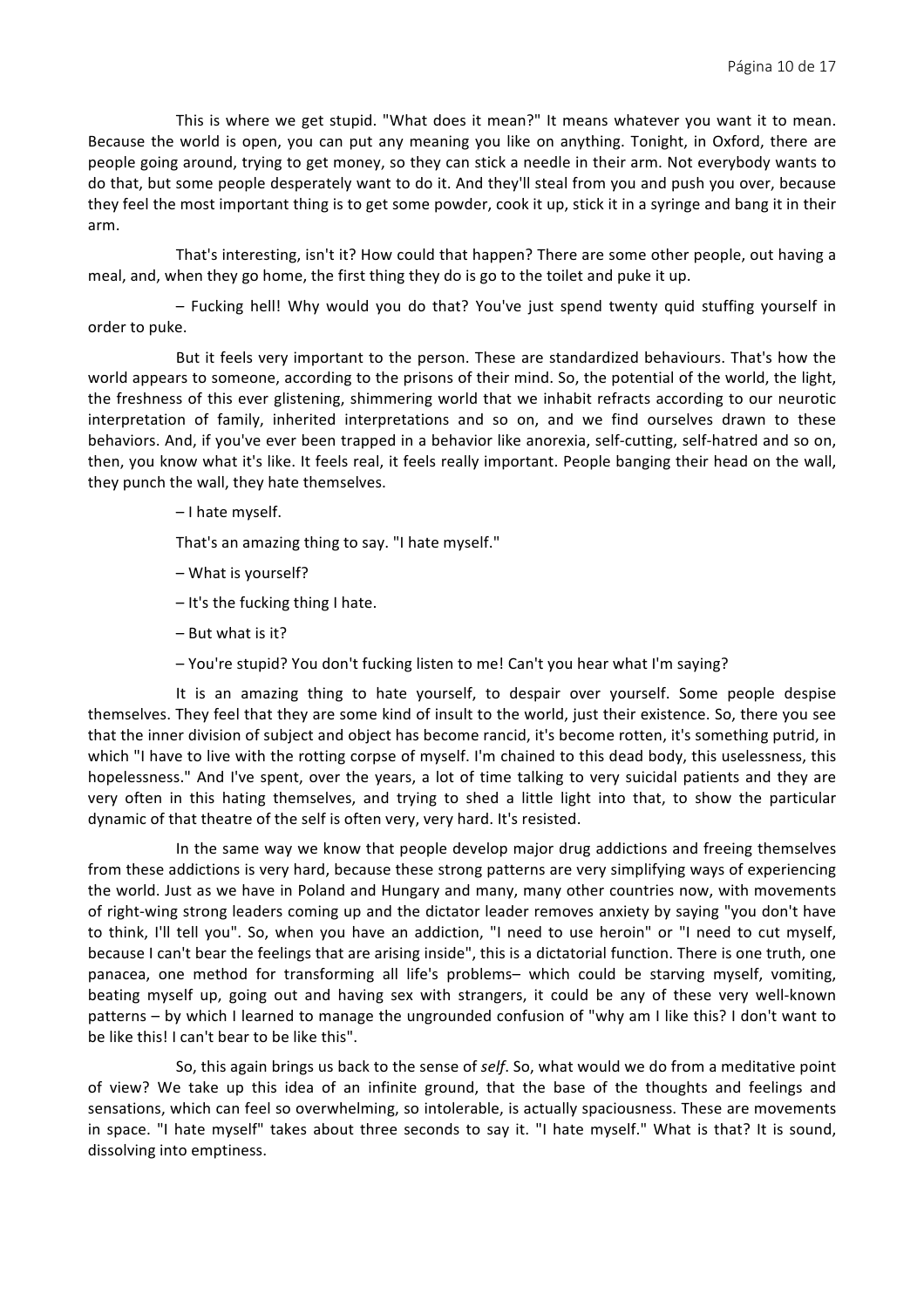"I hate myself. I hate myself. I hate myself." You have to say it again and again and again, because, every time you say it, it goes into silence. It's a construct. But, if you believe it, it appears to be a truth about yourself. So, the statement "I hate myself" is empty and full at the same time. It's full, if you believe it and it's empty if you just hear it. The meaning is embedded in the words from the heart, from the troubled heart, and we can believe anything about ourselves. We can believe that we are unworthy or hyper-worthy, that people should adore us and praise us. People have many, many different ways of selfposition ourselves.

But all of these mental events, when you start to sit with them, you see they are evanescent, they are transient, they arise and, then, they're gone. When they're there, if you believe in them, they give you the full whack, but is it the whack of the thought, which is vanishing, or is it the whack of belief?

- I believe it's true, therefore, it's true for me, because I believe it.

So, that is slightly solipsistic, slightly sealed and self-serving. "It's true, because I believe it to be true." What then is a belief? It's a pathway of investing a transient formation with an enduring value. The value is always projected onto the phenomena. Phenomena themselves are transparent, translucent. They come and they go; they come and they go.

For example, in chronic pain clinics they now teach meditation, because, if somebody says "I have this terrible backache. It is there all the time. I can't bear it. I can't bear it.", that's a story and that is a composite story.

- Doesn't it change?
- No! It is always the same! Arrrgg!

The person is completed persecuted by this grinding which is always there and what we find is that, when someone troubled in that way is encouraged to attend to what's there, which is, of course, the contrary movement, cause "if you've got this pain in your back, you just want to get away from it. You want to kind of free yourself from it, with a heavy medication, but just not to have it. It is the enemy, it's getting to me."

Then, you can teach people some breathing techniques and, then, they can open to the nature of the sensation and what they start to find is that the sensation changes through time. That it's hot and it's grinding, then, it's clawing, then, it's dull and dark and, so, they get myriad formations, pulsations of pain. It's not one thing and, so, they're not persecuted by just one thing. They are living with a transient moving panorama of tightening and hot and sharp movements of sensation. They don't want that to be the case, but the more you can see it as process, as flow, as part of your experience, then, you see that that is already part of your expertise.

 $-$  Is your pain what is happening for you?

 $-$  Yes, is my pain.

Now, I can embrace what is happening and, so, it's not on the top of my head, I'm not being governed by it, defined by it, determined by it. It is with me and I am with it. And this reduces the amount of tension and it allows people to enjoy the moments of respite that come and so on.

So, this is an outer way of showing the basic function of meditation, that if you offer space to how things *actually* are, then how they *appear* to be will shift. But, if you stick with your interpretation, your assumption, you believe that you know how it actually is, it will become a self-validating proposition, because you will always know "Arhh. Is it that same damn thing again? Why am I always the one the feels it?" People who suffer from chronic depression often have this feeling.

 $-$  It's just the same thing. I can't bear it. It takes me over.

But it's not the same. When you are into it, there are many, many different variations and shades. So, what we see here is that the major obscuration that we have to clarity is knowledge, is our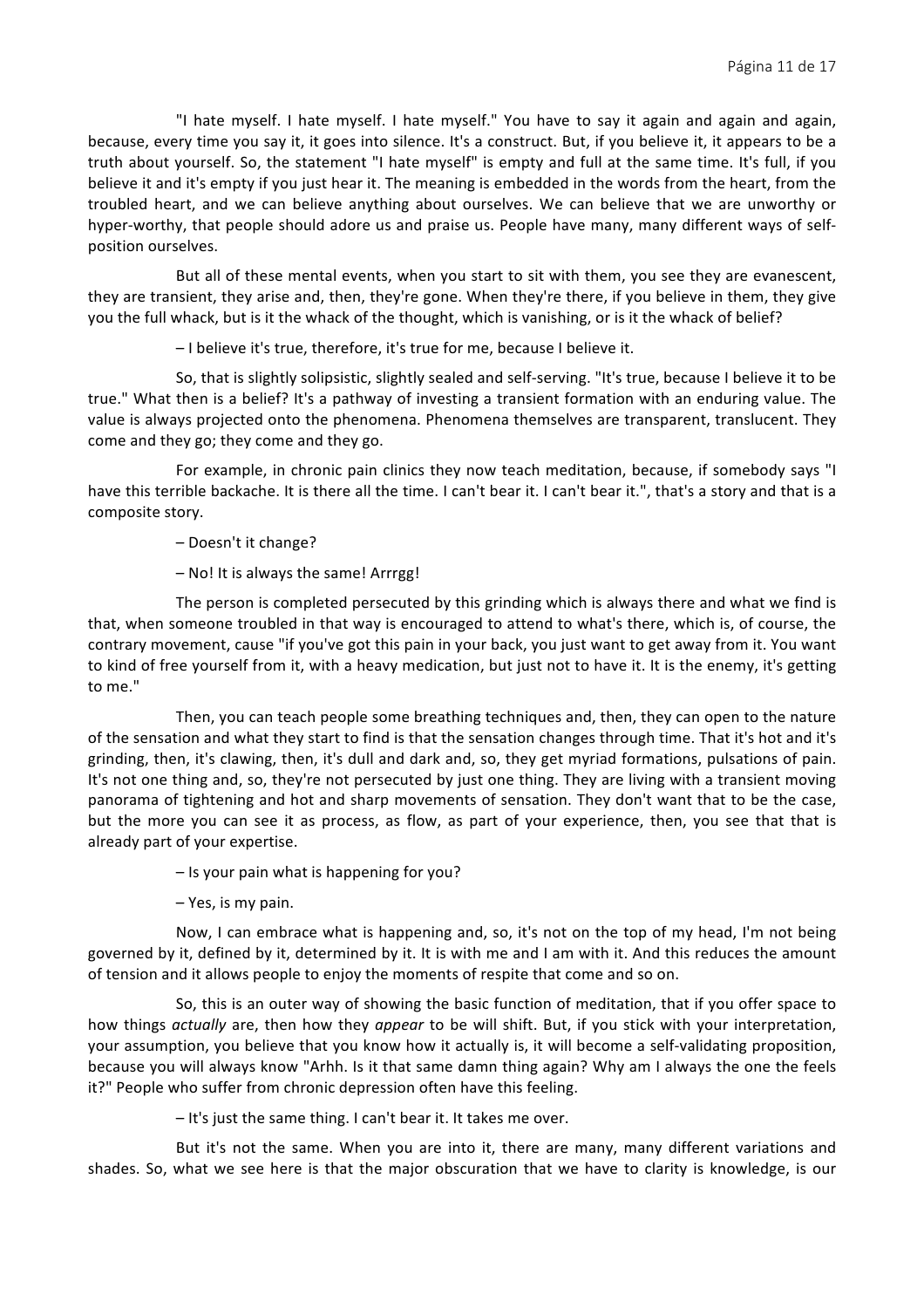compounding, our gathering moments, transient, evanescent moments and compounding them, compressing them into a truth, an enduring truth, but that is an idea. Phenomena always shift. Ideas have to be repeated, but "I hate myself, I hate myself, I hate myself", each time you say it, it's as if you're kind of stamping – in some countries, you put the earth into a winged box and stamp on it and stamp on it, and, then, you can turn it upside down and you have a basic brick that you can star to build with in a hot dry country.

So, we're doing that to ourselves, we're taking these moments of self-belief, which actually self-imagining, and by reiteration, by repetition and by belief, we compress and squeeze this and we come to a conclusion:

 $-$  This is just how I am. Why you always want me to be different? I am just like this.

While doing couple therapy, you hear people saying these things again and again:

– Come on, sweetie, It's not like that. You are not like that all the time.

– Yes, I am! You never listen!

This is very normal. We understand why human being speak and saying these things, because it feels true, but it's not true. It's a self-deception, it's a delusion, because, if you attend to *how* you actually are, it will not be the same as *what* you think you are.

So, the function of meditation and deep inquiry is to go from "what", which is describing entities, things, definable substances, to the experience of being present with the unfolding of the field of experience.

So, this infinite ground is not dead, it's not dark, it's not a blank empty space, because it's pervaded by the illumination of our awareness, out presence, we are here, in this room, we are here. Lots of things are going on, I am talking a lot, moving around, people are going in the room and out, your body is moving, you've got sensations, there is a lot going on and you are aware of it. And, when you think about what is going on, you bring your selective attention that we've already been looking at and that selective attention, if it's always privileged, will blind you to the presence of awareness.

So, awareness, that is to say, our receptivity of the open immediacy of what's unfolding is obscured by our own mental activity. We stupefy ourselves. No one's doing it to us. We fall into the belief that our thoughts are more illuminative than the immediacy of the clarity of awareness itself. And, so, we think we have to think.

 $-1$  have to try to make sense of what is going on. Wait a minute. Let me think about it.

- Think about what?
- What you just said.
- $-$  But I said it. It's gone.
- $-$  No, but I need to think about what you said. Did you hear it?

– Yes 

 $-$  So?

– No, but I need to think about that. Give me a space. I need to collect my thoughts, so I can reply to what you said to me.

Problematic, because what you're doing is you're building and solidifying an edifice of interpretation, a construct, which, because of its density is opaque and, then, because it is opaque, you cannot see through it, the light, the clarity of the mind, which is the immediacy of presence, is dulled by our own effort to add light. When we think about things, we add darkness, not light. That's a terrifying thought. It would indicate that our education system is just horrible and stupid.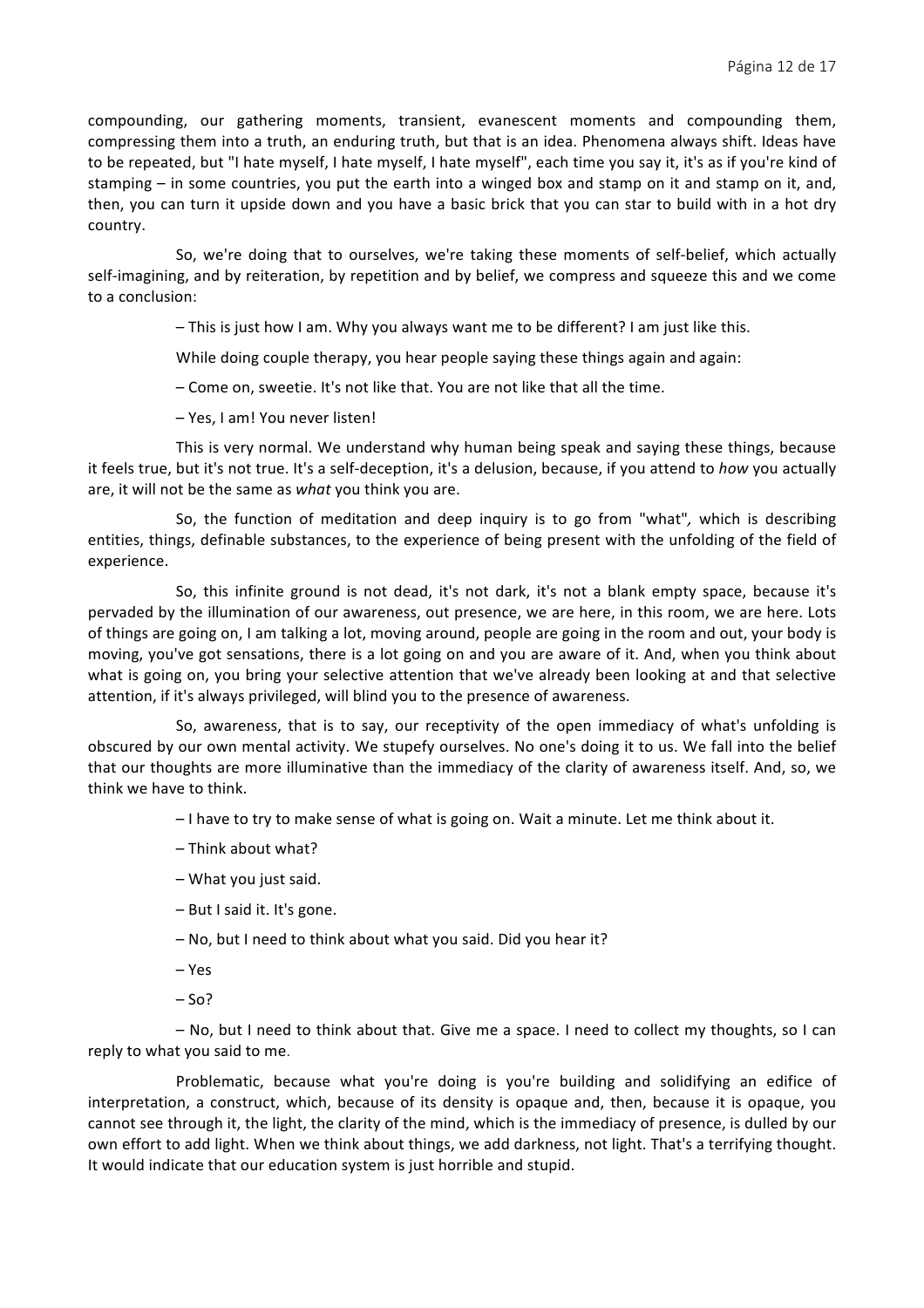"What function does Ophelia have in the life trajectory of Hamlet?" You have to write essays like that at school. You have to think about it, you read these big tomes and copy things down. You prepare for the exam, all these ideas of why Cordelia did this and that, why is Cordelia such a stupid girl, bla bla bla... Thought about thought about thought about thought and, then, you get an A-level, an A-level on being full of thoughts.

So, when you walk outside and you're studying for the exams and it's May and it's the May blossom on the trees, the teachers are walking behind you and, with a stopwatch, seeing how long you pause in front of the tree and how mesmerized you are, inviting the tree to fill your heart. You don't get one mark for that. You hear the black birds singing, you don't even get one point for that. You get nothing, you get marks for thoughts, thought production, pattern creation.

So, the natural clarity of the mind, the original freshness, the pristine beauty of the world, as it is offered to us and as we can receive it, *nul point*, we get nothing, nothing for that. You get rewarded for cutting and stitching. We are the endless tailors in the sweatshop of samsara, cutting and stitching and making and the fashion changes and fashion changes, and we are cutting and stitching and making, trying to fit in, trying to be regular people.

So, meditation is simply to relax out of the unnecessary work of making yourself stupid, so that the natural clarity of the mind can shine forth. Because, when we start from the position of the individual, that we looked at some time ago now, we often have a sense "I want freedom. I'm tired of myself. I'm tired of how my life is. I'm surrounded by all these limitations. I don't really know how to be with other people. I am not sure what to do with my life. The years are going by. What should I do?" And, then, we think, "I want freedom *from* the restraints, the things that restrict me and direct me and I want to have freedom to express myself."

The words *from* and to are both indicating activities. To have *freedom from something*, we step away from it; to have *freedom to do something*, we step towards it. So, these are movements of engagement and disengagement, but you are still is duality, still subject and object. And you can spend your whole life doing that, but we have other aspects of freedom, which is the particular concern of dzogchen – also of Daoism and many other of the non-dual schools – which is *freedom as* and *freedom with*.

So, to have freedom *as* is to have freedom as one is in this moment, to be free as you emerge in the patterning of relatedness with the environment around you, with the dependent co-origination. "On the basis of seeing your face, I feel this. On the basis of an itch, I have a scratch." So, we're pulsating and moving. Can we be present as that?

And but you can only be free as this, if you dissolve the deep tendency to have commentary, because, when you split yourself and you keep an eye on yourself and you have an observing self – which is not a good thing to have, really not a good thing to have  $-$ , when you observe yourself, you look at yourself as if you were something which was observable. This is subject and object in a splitting and not a good idea. But, when you do that, "I know how I am".

No, you don't. You know how to tell yourself a story about how you think you are. That is storytelling, that is narrative. Narrative is clothing. The naked self has no clothes. The naked self can wear clothes and be naked. We are all naked under our clothes, but, when you don't know that you're naked, you just have clothes. So, you have an infinite neurotic wardrobe, trying on this, wearing that. How you talk to your parents, your kids, how you talk to your boss and lovers and so on. Different conversations in different situations.

So, what is the naked presence that we have? It's not a thing. It doesn't stand in relation to anything else. It's not an entity. You cannot do comparing and contrasting, which is the basis of all school and university education, whether you're doing Science or Arts. Comparing and contrasting. This experiment and that experiment. The hypothesis with the outcomes. This in relation to that. But this is an idea. Carbon is an idea, heat is an idea. These are how we conceptualize these formations, because lots of cultures are aware of carbon, but they call it different things and they make use of it in different ways. But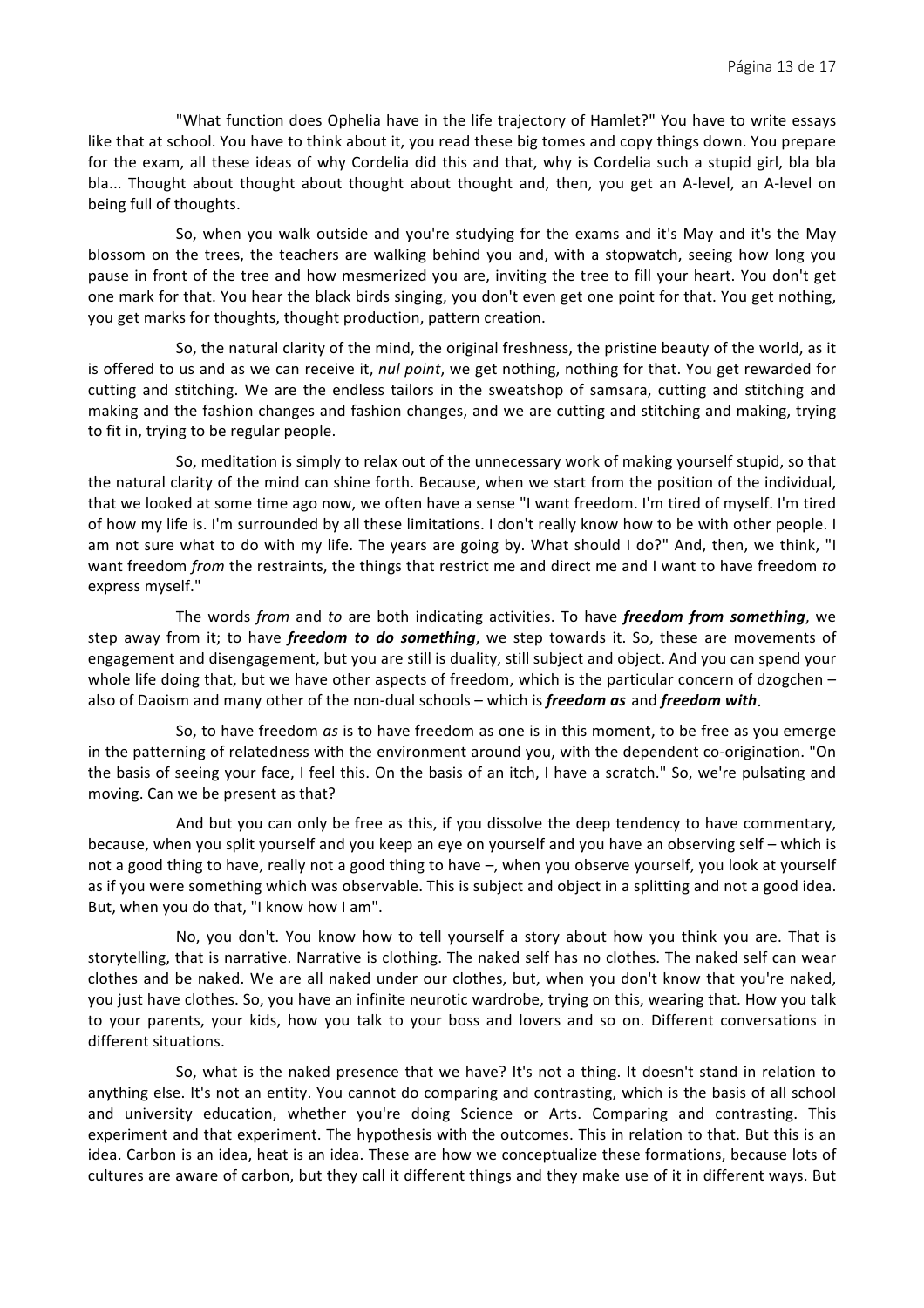we, through our formalized education, tend to come to the one particular reading of *it*, the standardized reading, which with our wonderful national curriculum, we can ensure that all children are exposed to the same formations of their thoughts, so that we all think alike, we all know what is what. This is a big stupidity, because, actually, carbon is a name, which you apply, is a sign, it belongs in the domain of semiotics.

Semiotics is a game that your mind plays, with emergent, transient, ungraspable phenomena. It is as if, it is as if. It is make-believe. "Let's pretend and, if you're good at pretending, you get your degree, and your mom is applauding and crying." Family delusion. What have you got? A lot of debt and a bit of paper.

– We could have given to you a bit of paper for 10 dollars, with things printed on it.

– No, but it wouldn't be official, it wouldn't be a *real* validation.

That is a concept, that is a concept. In our culture, at this time, degrees have different valencies. Girls are getting many more degrees now than boys. A whole shift in gender. Dynamic is the open field, the power relationship changes.

So, all these things that we seem to encounter, objective things, facts, entities, being the hard world, the material world, from the point of view of dzogchen, is interpretation. "This is a rock." "What kind of rock is it?" Many, many different names.

We think we are seeing what is there, but we are telling what is there, what it is. This is the work of the mind. There is no granite in the ground. There is no limestone on the hill. Limestone is a concept. Whatever is there is not limestone until you tell it is limestone. And you only say it's limestone in English. If you're speaking Russian, you wouldn't call it limestone. It is a sign, it's a way of making sense of patterns, but we believe that our concepts tell us the truth about phenomena.

So, the function of meditation is to sit openly and allow the movement of the mind to arise and pass and the more you see this pattern weaving, it's like a ceaseless kaleidoscope. It could be this, it could be that. These are mind-created – by William Blake, 'mind-formed-manacles' – that we are trapped by our thoughts, when we take the thoughts to be true, to be actually definitive of what's there. In fact, they're more like caresses; they are gestures, which bring about movement in our interaction with the world. They are energy pulsations. They don't tell you a final point. They are participative.

When we use language is how we participate in the unfolding and we can be together, just as tonight I'm blathering a lot. Some particular mood, some particular feeling tone of being together hopefully arises from this. That's what it's for, it's about the mood creation and, in the mood, perhaps some lightness of being, some sense of possibility unfolds. We are not trying to nail down facts. That's the way you become stupid. It's participative, when we give ourselves into the co-emergence or the co-creation of this particular pattern. And if we are here, present with it, this is it, this is it. They don't give you a doggie bag, there's nothing to take away.

"What was that bloke are talking about? He went on and on and on. What did he actually say?" It is not about cognitions, it's not about building a better image of yourself. It's about experiencing, being here together, moment by moment, different and different and different.

And, then, *the fourth kind of freedom is the freedom with*. I am free to be with this and this. I'm free to be in the world, as part of the world, so that my attention can allow equal status to the other and to the so-called self. The more we equalize the two, the more we have equanimity and free ourselves from bias, from prejudice either towards ourselves or prejudice for others, through idealization or denigration, then there's an ease of being, because the fluctuations of the world flow through us. We expand and we contract. And this is all that is happening. It doesn't matter; it's just this.

The train I came on was delayed by about 15-20 minutes, stuck in the middle of nowhere. This happened and that happened, and I could see the people sitting around me getting agitated: "This shouldn't be happening." They had things to do, they had places to go, but, actually, this is what there is.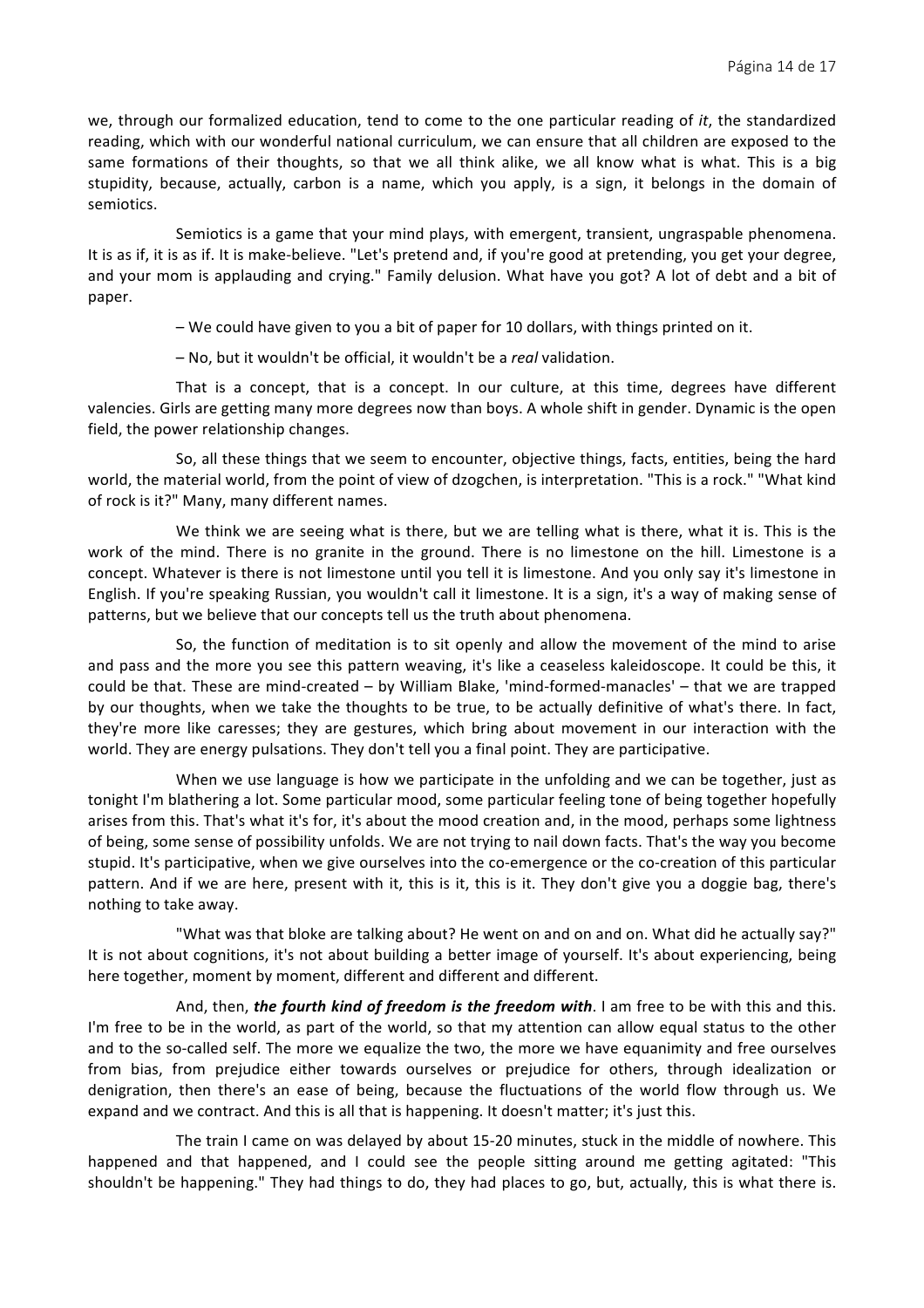"But I don't want it to be like this." So, they sent phone messages to other people. The actual experience of being on that train, in that particular situation, was not interesting in itself. It was something to be managed or reacted or thought about or shared with other people. That is to say, instead of opening to "what's happening in my body, when I feel trapped on a train? What is this? What's happening to my breathing?" I don't mean that as a kind of research question. I mean "It's fucking happening. I'm here. What is this?" When I ask "What is it?", thoughts, thoughts, thoughts... How is it? How does it feel? "How" is it a lovely word, because it means being receptive. It means I have to let this come through, I have to be with this, to let it show how it is for me to be with this: "I'm on the train." Thoughts, feelings, irritations, frustrations, relaxations, all kinds of little moments pulse through. This is being alive.

 $-$  But, surely, the train should run better? People are getting irritated.

 $-$  The train is late, the train is late, the train is late.

 $-$  There's nothing I can do about it.

 $-$  But the train is late...

Give us a rest! There is no train. You're sitting on your seat, in a metal tube. And how is this?

So, meditation is not something foreign. It's called home, because it takes you from the alienation back to yourself. When you think about being on the train, you alienate yourself from the experience to go into a commentary. You rise up on your helicopter, above the situation, you have an overview, through which you can construe the many different factors that are operating, and with that understanding, you, then, create a picture or an image. "Oh, this is how it is." But you are not there anymore.

You are off this little island of ideas and interpretations, floating above the situation. So, commentary doesn't help. Commentary is the way in which we maintain the seeming indestructible continuity of the sense of self. The self is a commentary, the self is narrative, it's nothing else. Who you take yourself to be, who you imagine yourself to be, is constructed by thoughts, memories, sensations, feelings, moving together in these different patterns.

You don't need to change any of it. It's just a question of relaxing into, being present with it.

 $-$  Oh, this is arising, this is arising, this is arising.

 $-$  But it shouldn't be. It would be better if...

I am adding, I am adding. Do I need to add? Am I adding volume or am I covering value?

So, in practices like dzogchen, we make a very clear distinction between intrinsic value and compounded or constructed or added value. So, intrinsic value is the immediacy of the saddle of the blackbird or the feeling of the wind on your face, or hearing what somebody's saying and just been present with that. The compounded value comes when we add our interpretation, when we make sense of it, when we take the fresh and add the old, the stale, the habitual, the familiar and mix the two together and, then, we know where we are, we know what's what, we know what's going on.

But, actually, the fresh is spoiled, it's not fresh. So, how are you going to refresh yourself with the stale? How is that possible? It is not possible, but it's reassuring the stale is very comforting, is very, very comforting.

Soap operas are watched by millions everyday. Soap operas tend to be very predictable. There's always going to be infidelities. There's always going to be some nasty person and some real cutie. It's not very difficult to work out the top lines of these scenes and people listen it on the radio and watch them on television, because they are predictable, they are reassuring, they are stale. Your own thoughts are very stale, they are neurotic formulations.

So, the practice of meditation would be to open to the quality of pristine, the unchanging, the fresh, that which is not developed on the basis of cognition, which is pre-cognitive, pre-conceptual, but it's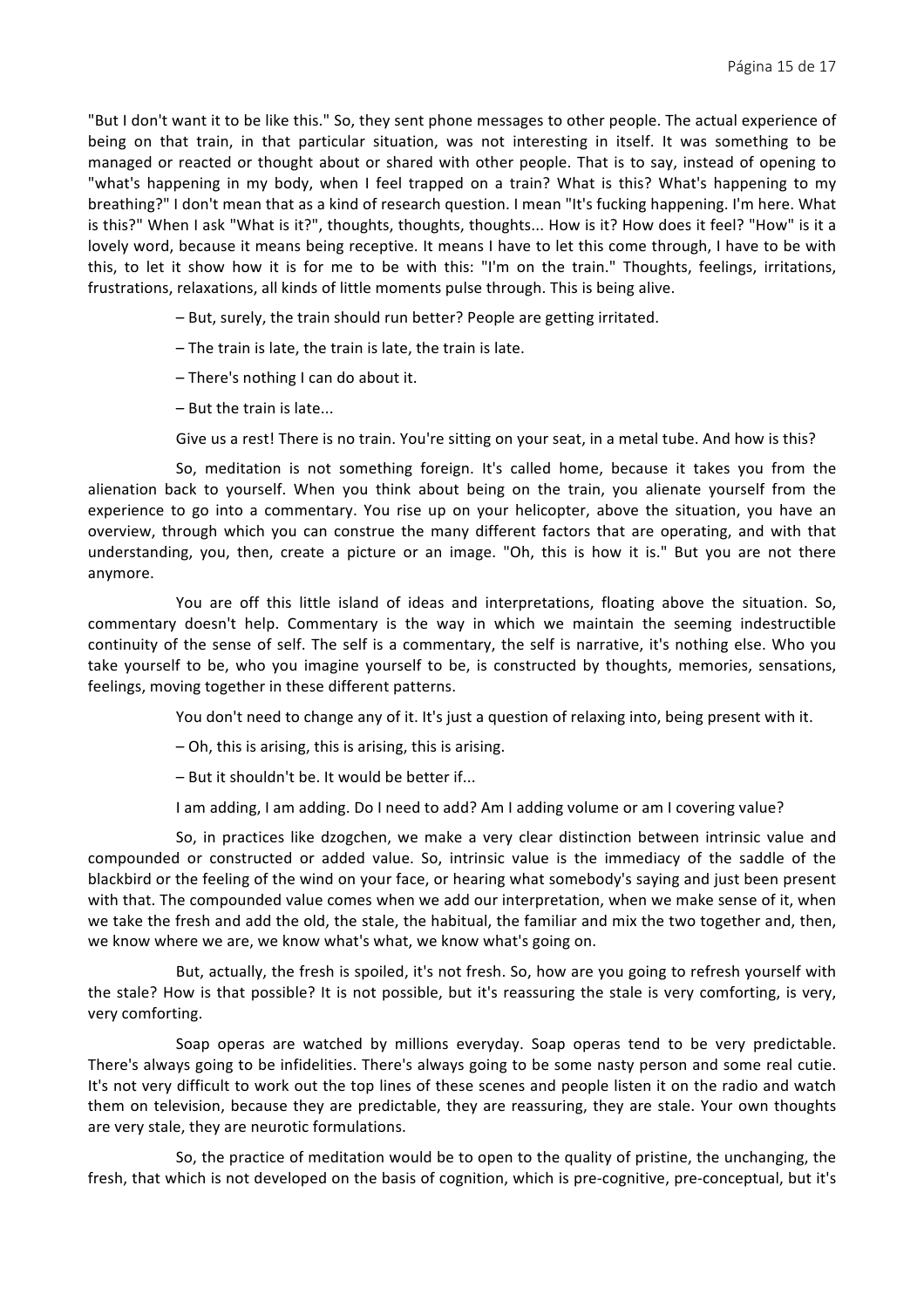not an either/or choice, because that's the stage of the path. As you start to see, oh, there is a luminosity, or a presence, or a clarity, prior to thinking.

When thoughts come and move in that clarity, not onto the clarity, not as an alternative to the clarity, but as an expression of the clarity... if you imagine a wave coming out of the sea, cause the wind is blowing, and you see these little flecks of spume, you know, the running horses on top of the waves, that's what the thoughts are. The thoughts are the excitation on the top of the wave which is inseparable from the ocean. And, then, you have really non-duality.

So, you have all the diversity of interpretations and thoughts, but they are contained within the infinity of awareness. It's when the ground of awareness is lost sight of, is forgotten, that you're stuck with the absence of the intrinsic and the pristine and you only have a constructed. And that's what called samsara.

So, that's really the heart of it, is to learn to relax out of the addiction to making sense, interpreting, commenting – which, of course, are all dynamic moves, they're all phallic, they're all doing something, there are trusting, they are creative, they're masculine, using traditional symbolism  $-$ , and we want to move to something more feminine and receptive, something which is more spacious, that there is a space to receive and the more we receive, the more we realize that we are space, that the mind itself is not a thing. And, then, by not being a thing, by being no-thing, by being nothing, you get everything. But, if you're something, you are something in a world of other somethings. You get crashes and frictions, contradictions and so on.

So the door to freedom is to go from something to nothing, to everything, but if we hang on to somethingness, to "I exist", "I am me", "I know who I am", "you know who I am", this very constricted, compounded edifice blocks us to the infinity of the ground of which we are the expression moment by moment. So, we are ungrounded.

That's why we all have these air disorders in the body; you have *lung* and different kinds of excitation, because we're not actually grounded, but the issue here is the ground. The ground that's been referring to is the ground of space or *sunyata*, emptiness. It's a ground which you cannot find anywhere. It's not a ground under your feet. It's not a ground behind you. It is the infinity of the field of experiences within which trees, airplanes, cars, people, rotten apples, everything manifest. There is nothing which is outside the infinity of the presence of the mind. This becomes radical, because:

– "But I am just me, inside my wee body. I am just one person in a big big world. I look through my eyes and I see you and I don't know who you are. I don't know who you are. Who am I? Can you tell me who I am?"

This is what it's like on a bad day. You feel fucked. You're getting older, you don't know who you are.

- You are getting older.
- $-$  What is it all about?
- I don't know.

That is all thought construction. That is just a little whirlwind, moving.

- Where is it moving?
- $-$  Through my mind.
- Oh, through my mind. That is quite nice
- $-$  Is there a front door in your mind?
- $-$  I don't think so. I just blew in.
- Is there a back door?